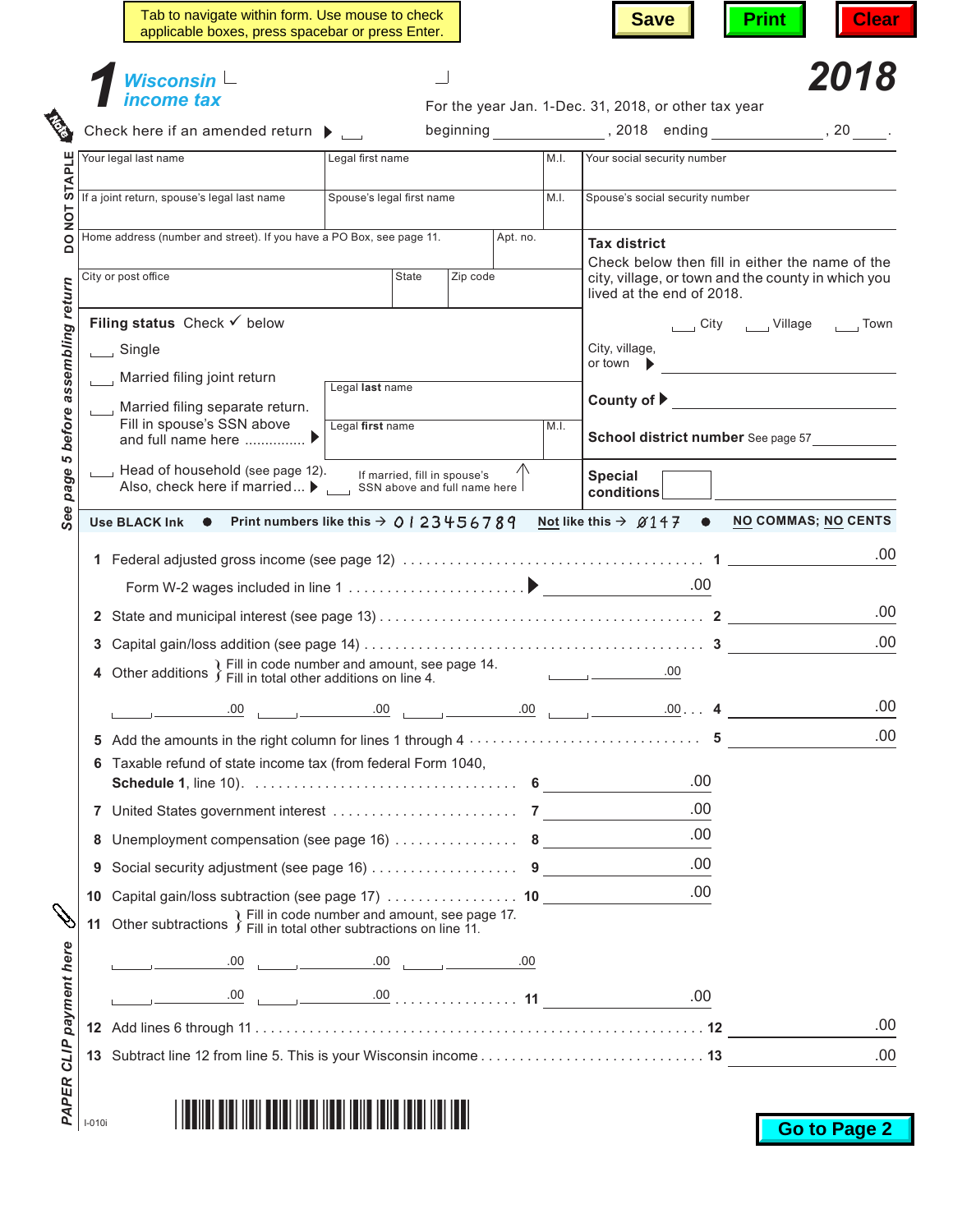|    | 2018 Form 1 | Name                                                                                                          |                                                    | <b>SSN</b>                          | Page 2 of 4                       |
|----|-------------|---------------------------------------------------------------------------------------------------------------|----------------------------------------------------|-------------------------------------|-----------------------------------|
|    |             |                                                                                                               |                                                    |                                     | <b>NO COMMAS; NO CENTS</b>        |
|    |             |                                                                                                               |                                                    |                                     | .00                               |
|    |             | If someone else can claim you (or your spouse) as a dependent, see page 30 and check here                     |                                                    |                                     | .00                               |
|    |             |                                                                                                               |                                                    |                                     | .00                               |
| 17 |             | Exemptions (Caution: See page 30)                                                                             |                                                    |                                     |                                   |
|    |             |                                                                                                               |                                                    | .00                                 |                                   |
|    |             | <b>b</b> Check if 65 or older _____ You + _____ Spouse = ______ x \$250 17b _________                         |                                                    | .00                                 |                                   |
|    |             |                                                                                                               |                                                    |                                     | .00                               |
|    |             | 18 Subtract line 17c from line 16. If line 17c is larger than line 16, fill in 0. This is taxable income . 18 |                                                    |                                     | .00                               |
| 19 |             |                                                                                                               |                                                    |                                     | .00                               |
| 20 |             | Itemized deduction credit. Enclose Schedule 1, page 4 20                                                      |                                                    | .00                                 |                                   |
| 21 |             | Armed forces member credit (must be stationed outside U.S. See page 32) 21                                    |                                                    | .00                                 |                                   |
|    |             | 22 School property tax credit<br>a Rent paid in 2018-heat included                                            |                                                    |                                     |                                   |
|    |             | Rent paid in 2018-heat not included                                                                           | Find credit from<br>.00 $\int$ table page 33 . 22a | .00                                 |                                   |
|    |             |                                                                                                               | Find credit from                                   | .00                                 |                                   |
|    |             |                                                                                                               |                                                    | .00                                 |                                   |
|    |             |                                                                                                               |                                                    |                                     |                                   |
| 24 |             | Certain nonrefundable credits from line 12 of Schedule CR 24                                                  |                                                    | .00                                 |                                   |
|    |             |                                                                                                               |                                                    |                                     | .00                               |
| 26 |             |                                                                                                               |                                                    |                                     | .00                               |
| 27 |             |                                                                                                               |                                                    |                                     | .00                               |
| 28 |             |                                                                                                               |                                                    |                                     | .00                               |
| 29 |             | Married couple credit.                                                                                        | .00                                                |                                     |                                   |
|    |             | 30 Other credits from Schedule CR, line 35 30                                                                 | .00.                                               |                                     | <u>TITU IIIII IIIIII IIIII II</u> |
|    |             | 31 Net income tax paid to another state.<br>Enclose Schedule OS $\vert \qquad \vert$ 31 ___________           | .00                                                |                                     |                                   |
|    |             |                                                                                                               |                                                    |                                     | .00                               |
| 33 |             | Subtract line 32 from line 28. If line 32 is larger than line 28, fill in 0. This is your net tax 33          |                                                    |                                     | .00.                              |
|    |             | 34 Sales and use tax due on Internet, mail order, or other out-of-state purchases (see page 38) 34            |                                                    |                                     | .00                               |
|    |             | 35 Donations (decreases refund or increases amount owed)                                                      |                                                    |                                     |                                   |
|    |             | a Endangered resources<br>.00.                                                                                | e Military family relief                           | .00                                 |                                   |
|    |             | <b>b</b> Cancer research $\underline{\qquad \qquad .00}$                                                      | f Second Harvest/Feeding Amer.                     | .00                                 |                                   |
|    |             |                                                                                                               | g Red Cross WI Disaster Relief                     | .00                                 |                                   |
|    |             | <b>d</b> Multiple sclerosis 00                                                                                |                                                    | h Special Olympics Wisconsin .00    |                                   |
|    |             |                                                                                                               |                                                    | Total (add lines a through h) ▶ 35i | .00                               |
|    |             | 36 Penalties on IRAs, retirement plans, MSAs, etc. (see page 39) $\ldots$ 00 x .33 = 36                       |                                                    |                                     | .00                               |
| 37 |             |                                                                                                               |                                                    |                                     | .00                               |
|    |             |                                                                                                               |                                                    |                                     | .00                               |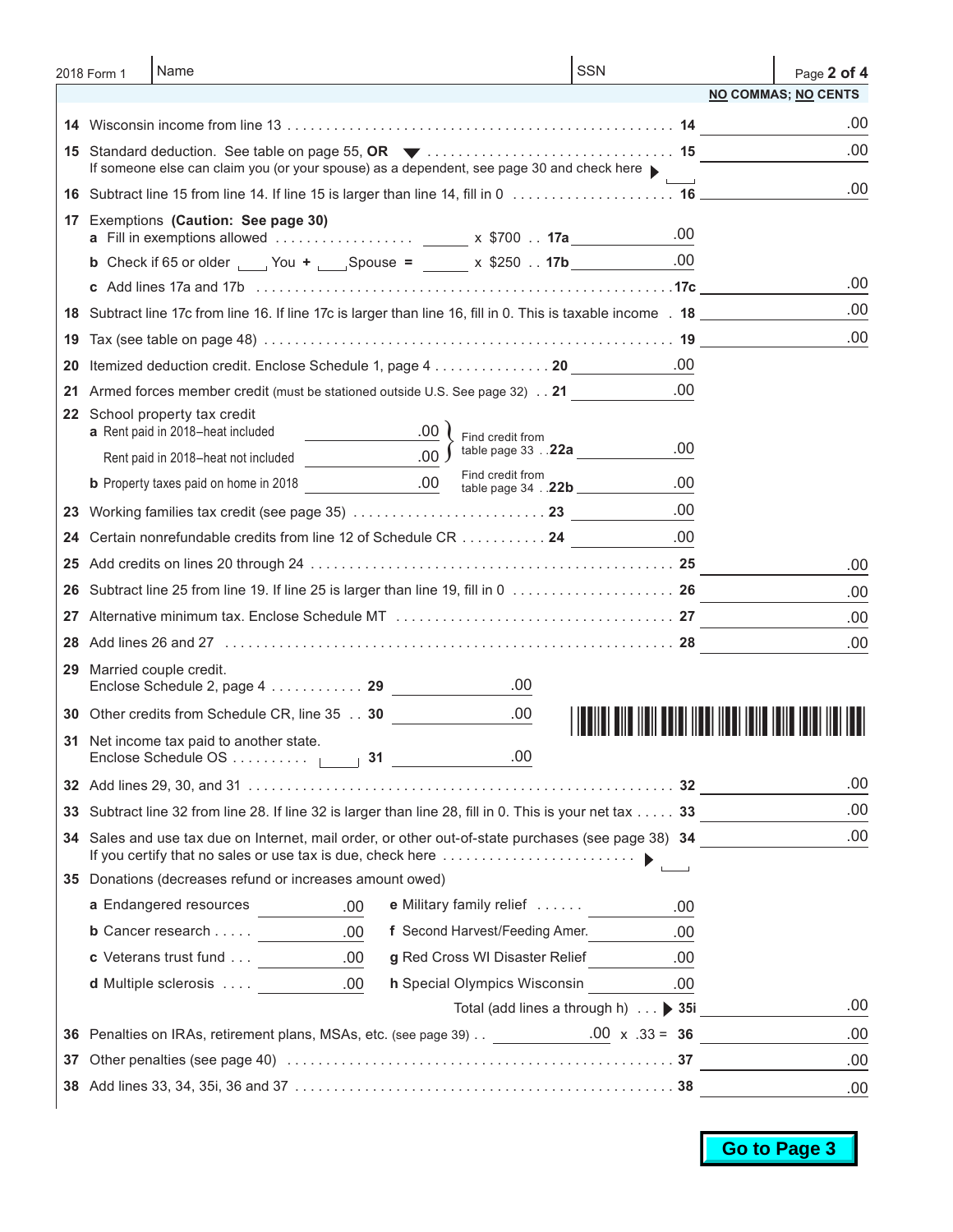|                       | 2018 Form 1                                                                                                                                                                                                        |                                                                                                                                                                                                                                                                                                                                                                                                                                                                    | Page $3$ of $4$   |
|-----------------------|--------------------------------------------------------------------------------------------------------------------------------------------------------------------------------------------------------------------|--------------------------------------------------------------------------------------------------------------------------------------------------------------------------------------------------------------------------------------------------------------------------------------------------------------------------------------------------------------------------------------------------------------------------------------------------------------------|-------------------|
|                       | Name(s) shown on Form 1                                                                                                                                                                                            | Your social security number                                                                                                                                                                                                                                                                                                                                                                                                                                        |                   |
|                       |                                                                                                                                                                                                                    | <b>NO COMMAS; NO CENTS</b>                                                                                                                                                                                                                                                                                                                                                                                                                                         |                   |
|                       |                                                                                                                                                                                                                    |                                                                                                                                                                                                                                                                                                                                                                                                                                                                    | .00               |
|                       | 40 Wisconsin tax withheld. Enclose withholding statements 40                                                                                                                                                       | .00.                                                                                                                                                                                                                                                                                                                                                                                                                                                               |                   |
|                       | 41 2018 estimated tax payments and amount                                                                                                                                                                          | .00                                                                                                                                                                                                                                                                                                                                                                                                                                                                |                   |
|                       | 42 Earned income credit. Number of qualifying children ><br>Federal                                                                                                                                                | .00                                                                                                                                                                                                                                                                                                                                                                                                                                                                |                   |
|                       | 43 Farmland preservation credit. a Schedule FC, line 17 43a                                                                                                                                                        |                                                                                                                                                                                                                                                                                                                                                                                                                                                                    |                   |
|                       | <b>b</b> Schedule FC-A, line $13$ 43b                                                                                                                                                                              | .00                                                                                                                                                                                                                                                                                                                                                                                                                                                                |                   |
|                       |                                                                                                                                                                                                                    | .00                                                                                                                                                                                                                                                                                                                                                                                                                                                                |                   |
|                       |                                                                                                                                                                                                                    | .00                                                                                                                                                                                                                                                                                                                                                                                                                                                                |                   |
|                       | 45 Homestead credit. Enclose Schedule H or H-EZ. 45                                                                                                                                                                | .00                                                                                                                                                                                                                                                                                                                                                                                                                                                                |                   |
|                       | 46 Eligible veterans and surviving spouses property tax credit 46                                                                                                                                                  | .00                                                                                                                                                                                                                                                                                                                                                                                                                                                                |                   |
|                       | 47 Other credits from Schedule CR, line 41. Enclose Schedule CR 47                                                                                                                                                 | .00                                                                                                                                                                                                                                                                                                                                                                                                                                                                |                   |
|                       | 48 AMENDED RETURN ONLY-Amounts previously paid (see page 44) 48                                                                                                                                                    | .00                                                                                                                                                                                                                                                                                                                                                                                                                                                                |                   |
|                       |                                                                                                                                                                                                                    | .00                                                                                                                                                                                                                                                                                                                                                                                                                                                                |                   |
|                       | 50 AMENDED RETURN ONLY-Amounts previously refunded (see page 44) 50                                                                                                                                                | .00.                                                                                                                                                                                                                                                                                                                                                                                                                                                               |                   |
|                       |                                                                                                                                                                                                                    |                                                                                                                                                                                                                                                                                                                                                                                                                                                                    | .00               |
|                       | 52 If line 51 is larger than line 39, subtract line 39 from line 51.                                                                                                                                               |                                                                                                                                                                                                                                                                                                                                                                                                                                                                    | .00               |
|                       |                                                                                                                                                                                                                    |                                                                                                                                                                                                                                                                                                                                                                                                                                                                    | .00               |
|                       | 54 Amount of line 52 you want<br>APPLIED TO YOUR 2019 ESTIMATED TAX  54                                                                                                                                            | .00                                                                                                                                                                                                                                                                                                                                                                                                                                                                |                   |
|                       | <b>55</b> If line 51 is smaller than line 39, subtract line 51 from line 39. This is the                                                                                                                           |                                                                                                                                                                                                                                                                                                                                                                                                                                                                    | .00               |
|                       | 56 Underpayment interest. Fill in exception code-See Sch. U 56<br>Also include on line 55 (see page 46)                                                                                                            | .00.                                                                                                                                                                                                                                                                                                                                                                                                                                                               |                   |
| Third<br><b>Party</b> | Do you want to allow another person to discuss this return with the department (see page 47)?<br>Designee's<br>Phone<br><b>Designee</b><br>$name \rightarrow$<br>$no.$ $\blacktriangleright$ (<br>$\left( \right)$ | Yes Complete the following.<br>Personal<br>identification<br>$\begin{picture}(120,10) \put(0,0){\dashbox{0.5}(120,0){ }} \put(15,0){\circle{1}} \put(15,0){\circle{1}} \put(15,0){\circle{1}} \put(15,0){\circle{1}} \put(15,0){\circle{1}} \put(15,0){\circle{1}} \put(15,0){\circle{1}} \put(15,0){\circle{1}} \put(15,0){\circle{1}} \put(15,0){\circle{1}} \put(15,0){\circle{1}} \put(15,0){\circle{1}} \put(15,0){\circle{1}} \put(15,0){\circle{1}} \put(1$ | $\overline{a}$ No |

 $\mathcal{D}$ *Paper clip copies of your federal income tax return and schedules to this return.*  $\mathscr Y$ *Assemble your return (pages 1-4) and withholding statements in the order listed on page 5.*

## **Sign here**

| Your signature       | Spouse's signature (if filing jointly, BOTH must sign)      | Date | Daytime phone       |
|----------------------|-------------------------------------------------------------|------|---------------------|
|                      |                                                             |      |                     |
| $I-010ai$            |                                                             |      |                     |
| Mail your return to: | Wisconsin Department of Revenue                             |      |                     |
| If tax due           | .PO Box 268. Madison WI 53790-0001                          |      |                     |
|                      |                                                             |      |                     |
|                      | If homestead credit claimedPO Box 34. Madison WI 53786-0001 |      |                     |
|                      | <b>Do Not Submit Photocopies</b>                            |      |                     |
|                      |                                                             |      |                     |
|                      | <b>Return to Page 1</b>                                     |      | <b>Go to Page 4</b> |